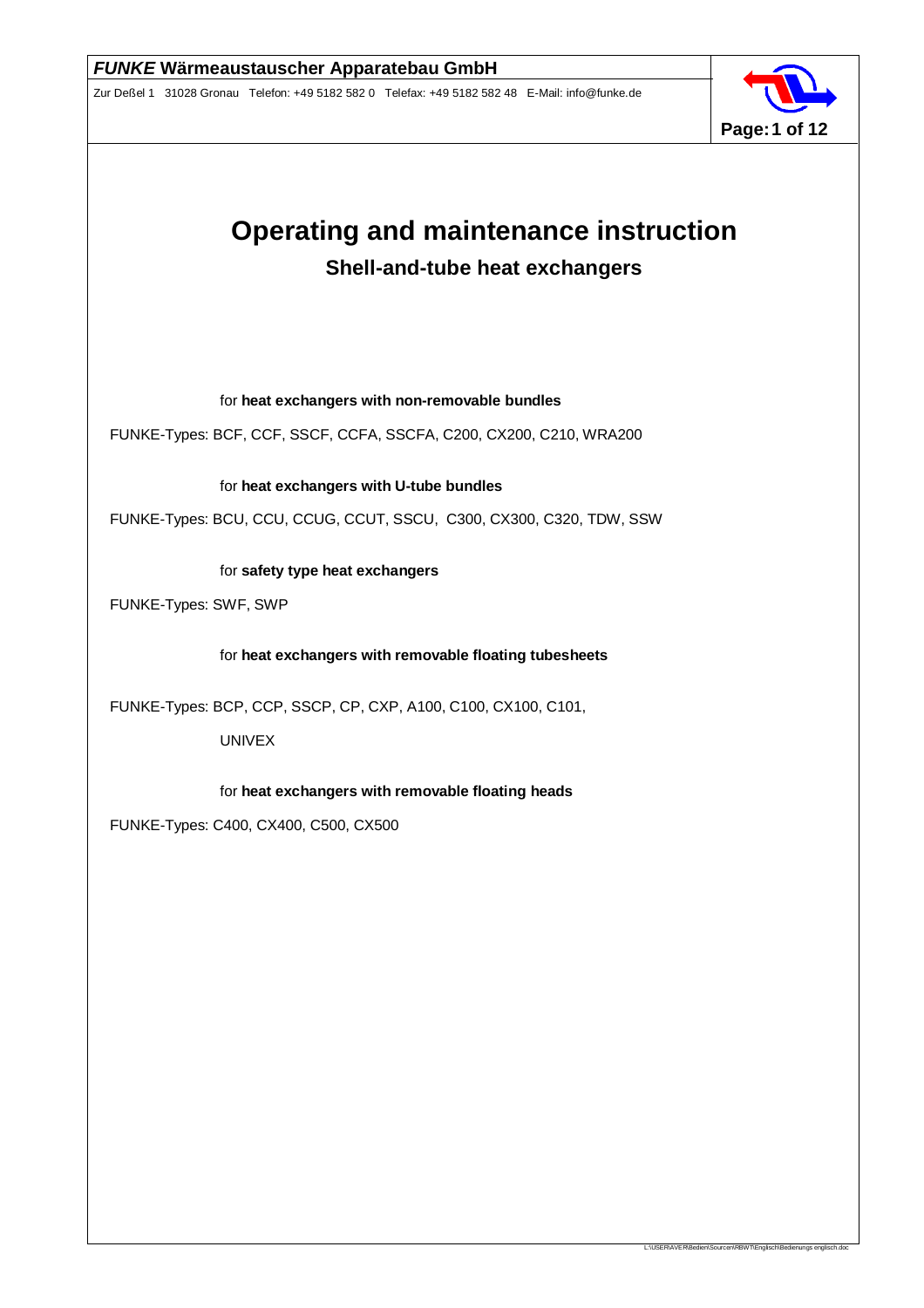Zur Deßel 1 31028 Gronau Telefon: +49 5182 582 0 Telefax: +49 5182 582 48 E-Mail: info@funke.de



L:\USER\AVER\Bedien\Sourcen\RBWT\Englisch\Bedienungs englisch.doc

| <b>Contents:</b>                       |                                                             |                                       |  |  |
|----------------------------------------|-------------------------------------------------------------|---------------------------------------|--|--|
| PAGE:<br><b>SECTION</b>                |                                                             |                                       |  |  |
|                                        |                                                             |                                       |  |  |
| <b>GENERAL</b><br>3<br>1               |                                                             |                                       |  |  |
|                                        |                                                             |                                       |  |  |
| 1.1                                    | <b>IDENDIFICATION OF HEAT EXCHANGERS/SERIES</b>             |                                       |  |  |
| $1.2$<br>1.3                           | <b>APPLICATION</b><br><b>TECHNICAL DATA</b>                 | $\frac{3}{7}$                         |  |  |
|                                        |                                                             |                                       |  |  |
| 7<br>2 STRUCTURAL DESIGN               |                                                             |                                       |  |  |
| 2.1                                    | <b>STRUCTURAL DESIGN OF A HEAT EXCHANGER</b>                | $\overline{\mathbf{z}}$               |  |  |
|                                        |                                                             |                                       |  |  |
| $\mathbf{3}$                           | <b>TRANSPORT</b>                                            | 7                                     |  |  |
|                                        |                                                             |                                       |  |  |
| 3.1                                    | <b>LOADING AND UNLOADING</b>                                | 7                                     |  |  |
| 3.2<br>3.3                             | <b>COMPLETENESS</b><br><b>TEMPORARY STORAGE</b>             | $\begin{array}{c} 8 \\ 8 \end{array}$ |  |  |
|                                        |                                                             |                                       |  |  |
| 4 OPERATION<br>$\overline{\mathbf{8}}$ |                                                             |                                       |  |  |
|                                        |                                                             |                                       |  |  |
| 4.1<br>4.2                             | <b>ASSEMBLY OF HEAT EXCHANGER</b><br>PUTTING INTO OPERATION | 9<br>9                                |  |  |
|                                        |                                                             |                                       |  |  |
| 5 MAINTENANCE<br>9                     |                                                             |                                       |  |  |
|                                        |                                                             |                                       |  |  |
| 5.1<br>5.2                             | <b>WORKS TO BE CARRIED OUT</b><br><b>CLEANING</b>           | 9<br>10                               |  |  |
| 5.3                                    | <b>SPARE PARTS LIST</b>                                     | 10                                    |  |  |
|                                        |                                                             |                                       |  |  |
| 6 STOPPAGE                             |                                                             |                                       |  |  |
|                                        |                                                             |                                       |  |  |
|                                        |                                                             | 10                                    |  |  |
| 7 MISCELLANEOUS                        |                                                             |                                       |  |  |
| 7.1                                    | DISPOSAL OF FUNKE HEAT EXCHANGER                            | 11                                    |  |  |
| 7.2                                    | <b>SAFETY INSTRUCTIONS</b>                                  | 11                                    |  |  |
| 7.3                                    | ADDRESS OF AFTER SALES SERVICE                              | 11                                    |  |  |
| 7.4                                    | <b>GUARANTEE</b>                                            | 12                                    |  |  |
|                                        |                                                             |                                       |  |  |
|                                        |                                                             |                                       |  |  |
|                                        |                                                             |                                       |  |  |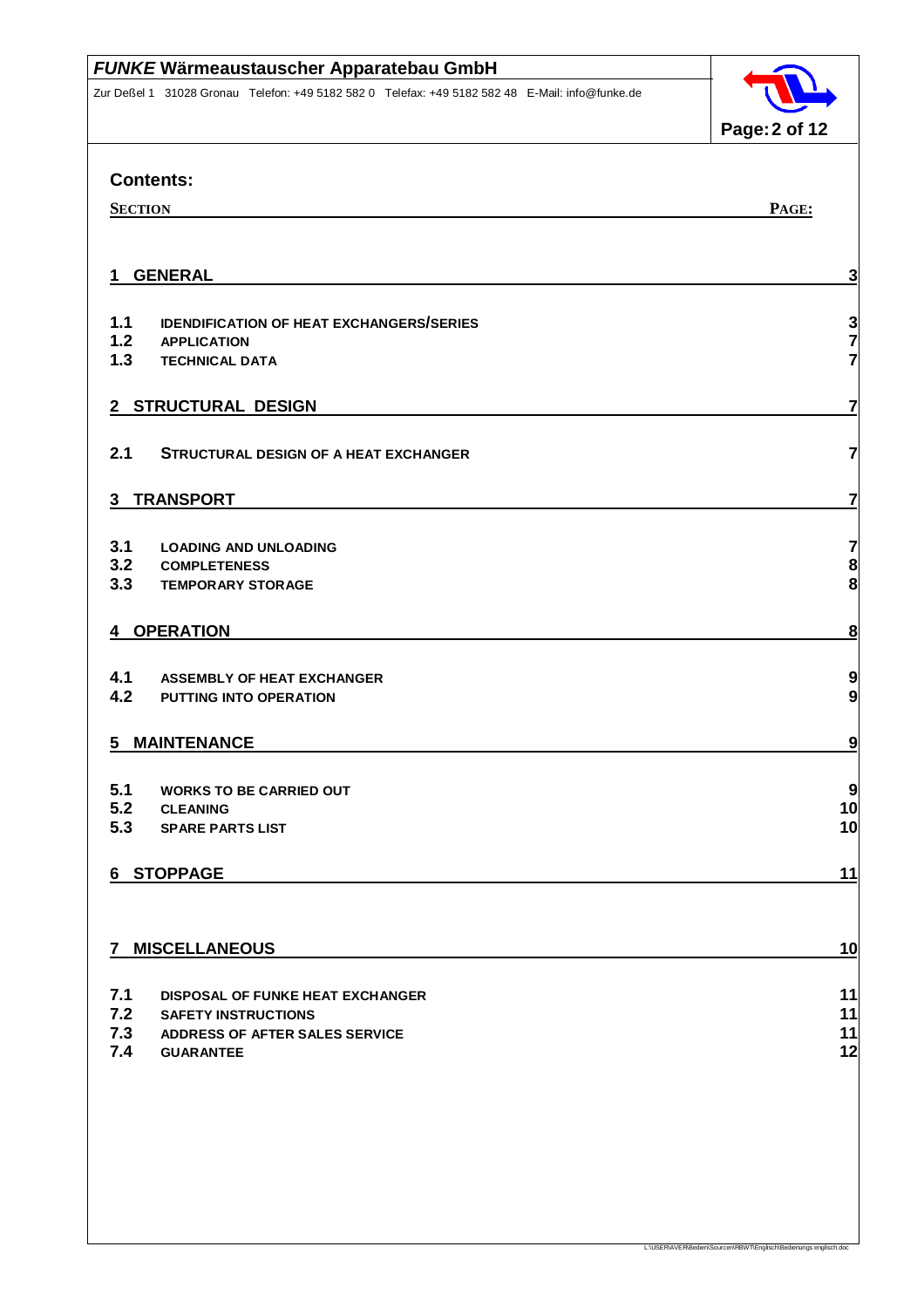

## **1 General**

### **1.1 Identification of heat exchangers / series**

This operating and maintenance instruction is to inform the operators of structure and function of FUNKE heat exchangers and shall be a guidance for proper operation. Applicable safety regulations to be observed.

### **FUNKE-Fail-Safe heat exchangers:**

The FUNKE Fail-Safe Heat Exchanger may be described as "two Heat Exchangers in one". Instead of one tube wall the two kinds of fluid will be separated by two tube walls. Between the tube walls a separating liquid – also suited for the food sector – is contained. The separating liquid which is transferring the heat is connected to a compensation device and a pressure control. At a break-through of a tube wall the fluid pressure is self-propagating immediately over the separating liquid to the pressure control through which the electrical switch will be actuated. By this the leakage is announced and – depending on the system alarm will be initiated or the heat exchanger will be stopped.

The FUNKE Fail-Safe Heat Exchanger is allowed to be operated only with media, suitable for used material.

All FUNKE heat exchangers are provided with name plate with all fundamental data, describing the heat exchanger.

The FUNKE-heat exchanger is a pressure vessel and is governed by pressure vessel rules 97/23/EG of 29**th** May, 1997 or other international rules.

To answer you any question regarding heat exchangers, we need to know the following data: type, drawing number, serial number and number of order confirmation.

| 1                | bonnet                      | 16 | flat gasket connection bonnet     |
|------------------|-----------------------------|----|-----------------------------------|
| $\overline{2}$   | connection flange bonnet    | 17 | flat gasket fixed tubesheet shell |
| 3                | fixed tubesheet             | 18 | flat gasket bonnet                |
| 4                | floating tubesheet          | 19 | flat gasket shell cover           |
| 5                | tube                        | 20 | packing ring                      |
| 6                | baffle                      | 21 | lantern ring                      |
|                  | shell                       | 22 | packing gland                     |
| 8                | connection flange shellside | 23 | plate                             |
| 9                | expansion bellow            | 24 | plate                             |
| 10               | shell cover                 | 25 | channel cover                     |
| 11               | bonnet                      | 26 | flange cast iron bonnet           |
| 12 <sup>2</sup>  | vent                        | 27 | gasket - cast iron bonnet         |
| 13               | drain                       | 28 | pressure control                  |
| 14               | backing ring                | 29 | expansion tank                    |
| 15 <sup>15</sup> | saddle                      | 30 | zinc anode                        |

Description of items: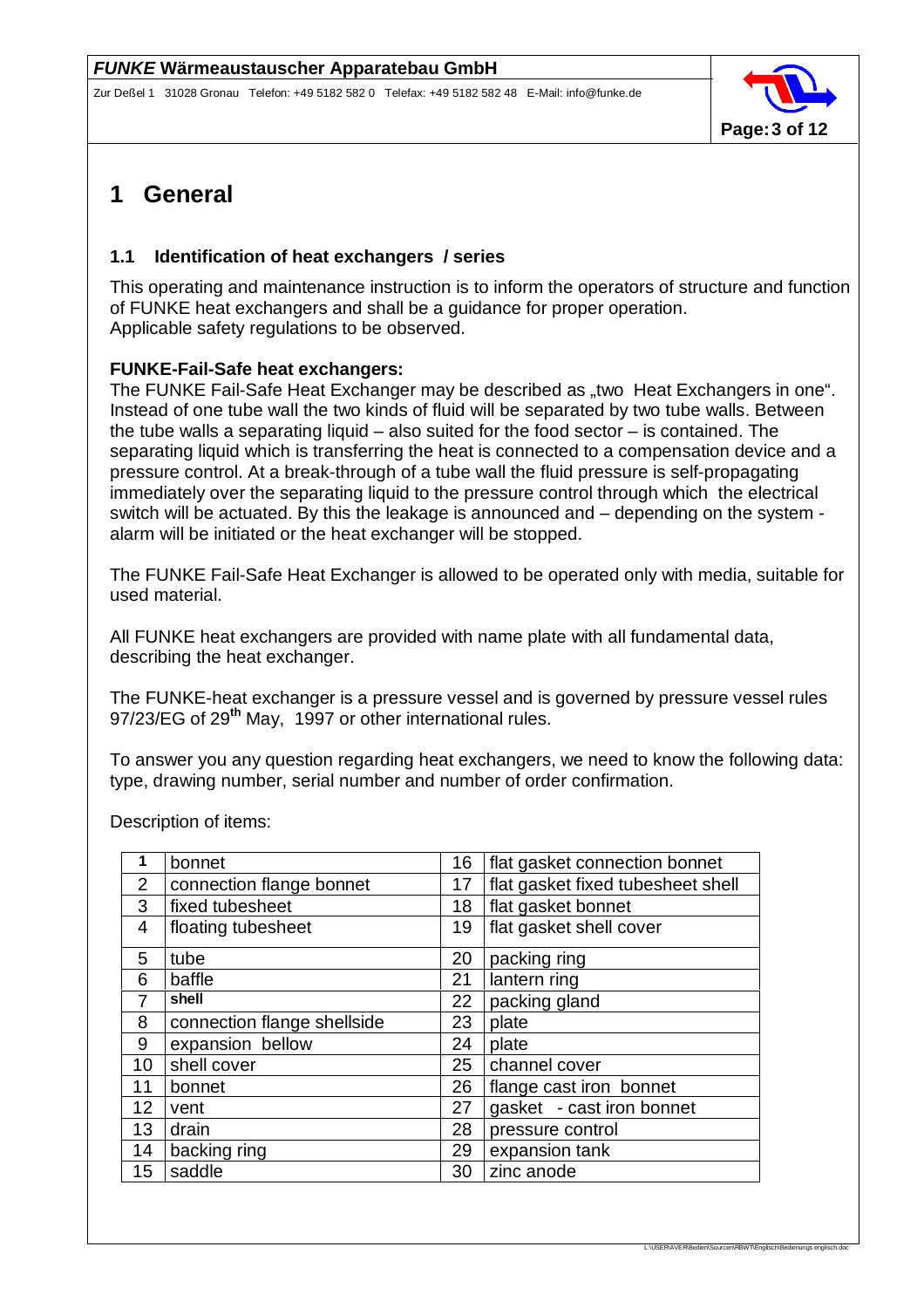Zur Deßel 1 31028 Gronau Telefon: +49 5182 582 0 Telefax: +49 5182 582 48 E-Mail: info@funke.de



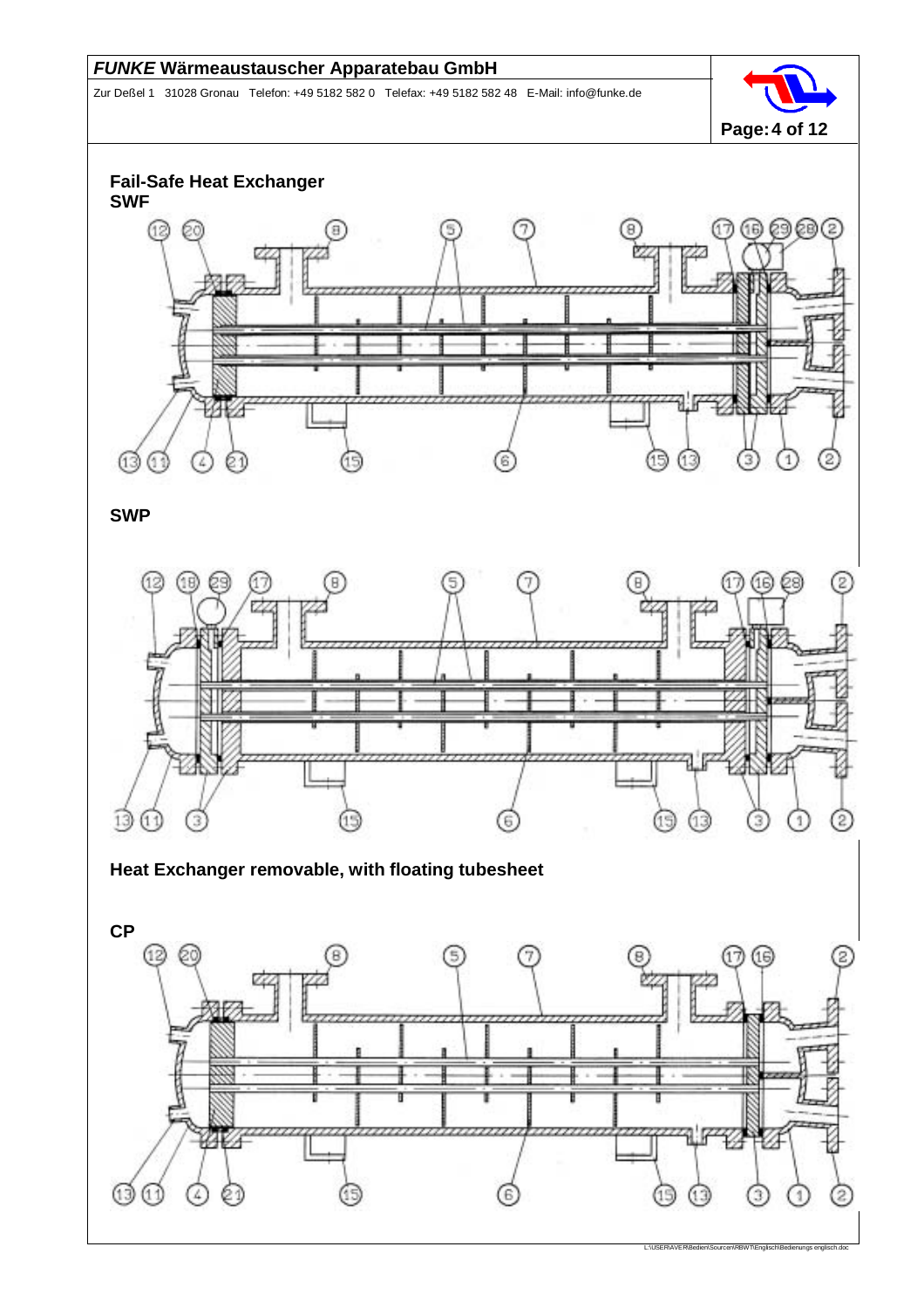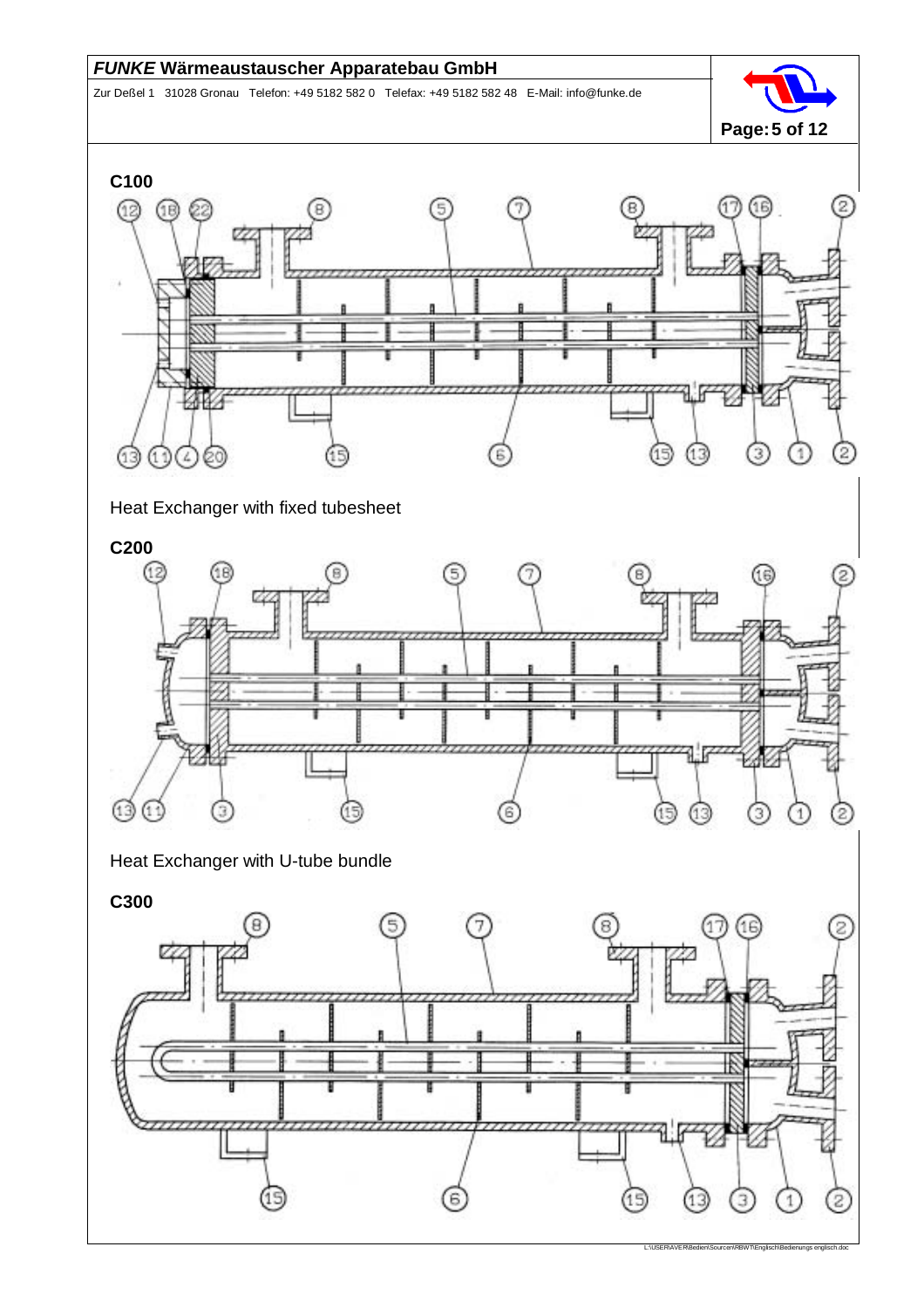Zur Deßel 1 31028 Gronau Telefon: +49 5182 582 0 Telefax: +49 5182 582 48 E-Mail: info@funke.de





**Further types**

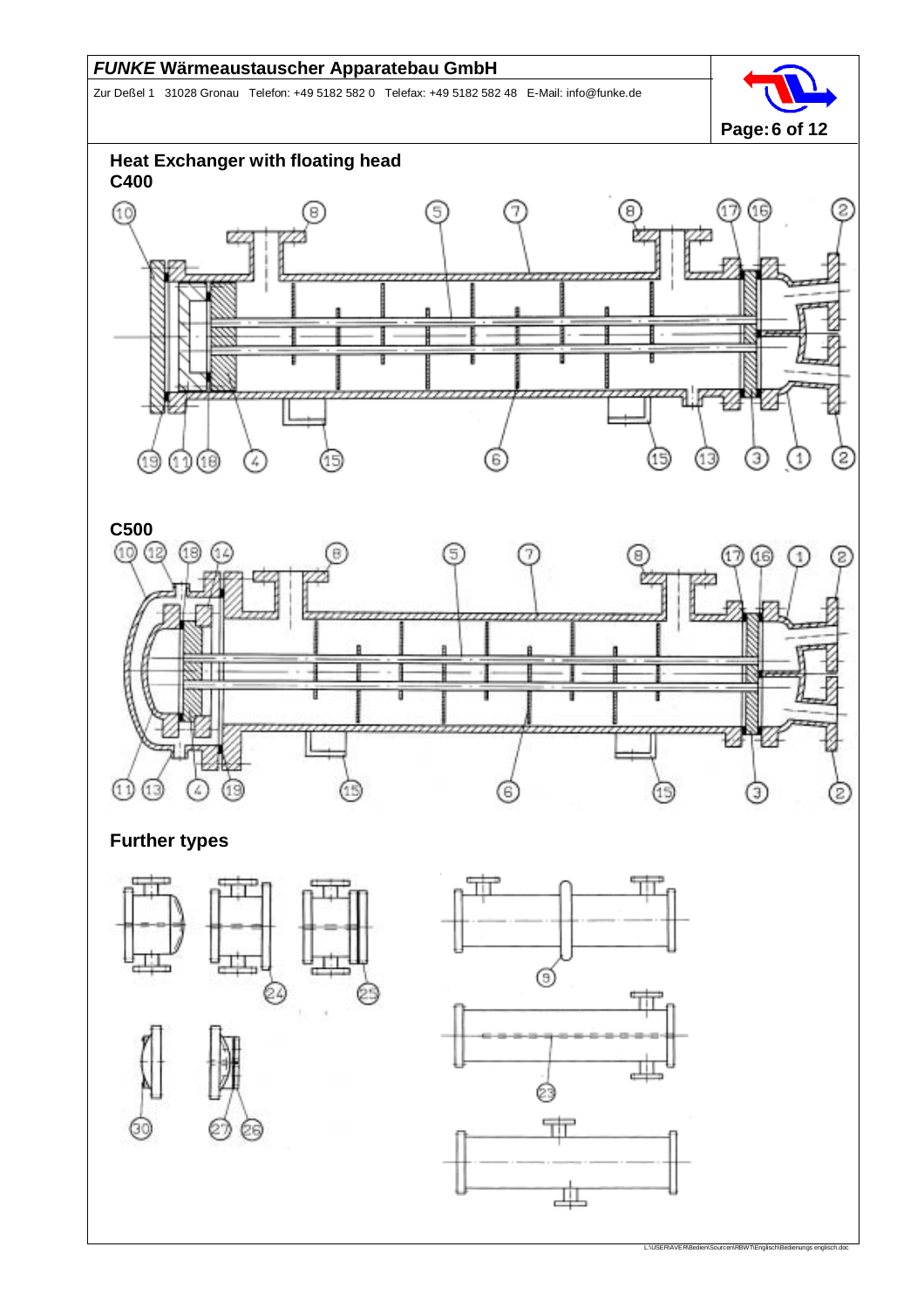

L:\USER\AVER\Bedien\Sourcen\RBWT\Englisch\Bedienungs eng

### **1.2 Application**

FUNKE-heat exchangers are transferring heat from one media to another without mixing of both media.

A tube bundle is used. One medium flows through the tubes.

The second medium flows around the tube bundle. Therefore, we also say tubeside and shellside.

To ensure an optimum efficiency of the FUNKE-heat exchangers, segmental baffles are arranged shellside, by which the shellside medium is flowing in different directions crosswise to the tube bundle.

The heat exchanger type TDW has no segmental baffles but spirals instead.

### **FUNKE-Safety Type Heat Exchanger:**

The FUNKE-safety type heat exchanger is used in such cases where an intermixing of the two media, flowing through the heat exchanger shall be avoided in any case. The media may be gaseous or liquid.

## **1.3 Technical Data**

Technical data are shown on the specification sheet or the corresponding heat exchanger brochure.

### **Funke-Safety Type Heat Exchanger:**

To ensure the function of the FUNKE Safety Type Heat Exchanger, the fluid pressure at all points within the heat exchanger has to be at least 0,6 bar and the pressure control must be adjusted to a value of at least 30 % below the min. fluid pressure. By the manufacturer the pressure control has been adjusted to 0,5 bar. An adjustment below 0,4 bar may initiate alert.

In case of a vacuum the safety zone can be controlled by a safety unit with special pressure control. Further control possibilities on request.

Separating liquid is suited for the food sector and frost-proof to –20°C. In this case the indicated operating pressure shall be checked regularly.

The pressure state as supplied must be permanently kept.

# **2 Structural design**

### **2.1 Structural design of a heat exchanger**

**Structural design of the heat exchanger is shown on the corresponding drawing or brochure.**

## **3 Transport**

### **3.1 Loading and unloading**

For loading and unloading always use suitable lifting devices If heat exchangers dispose of lifting lugs, please use them for lifting.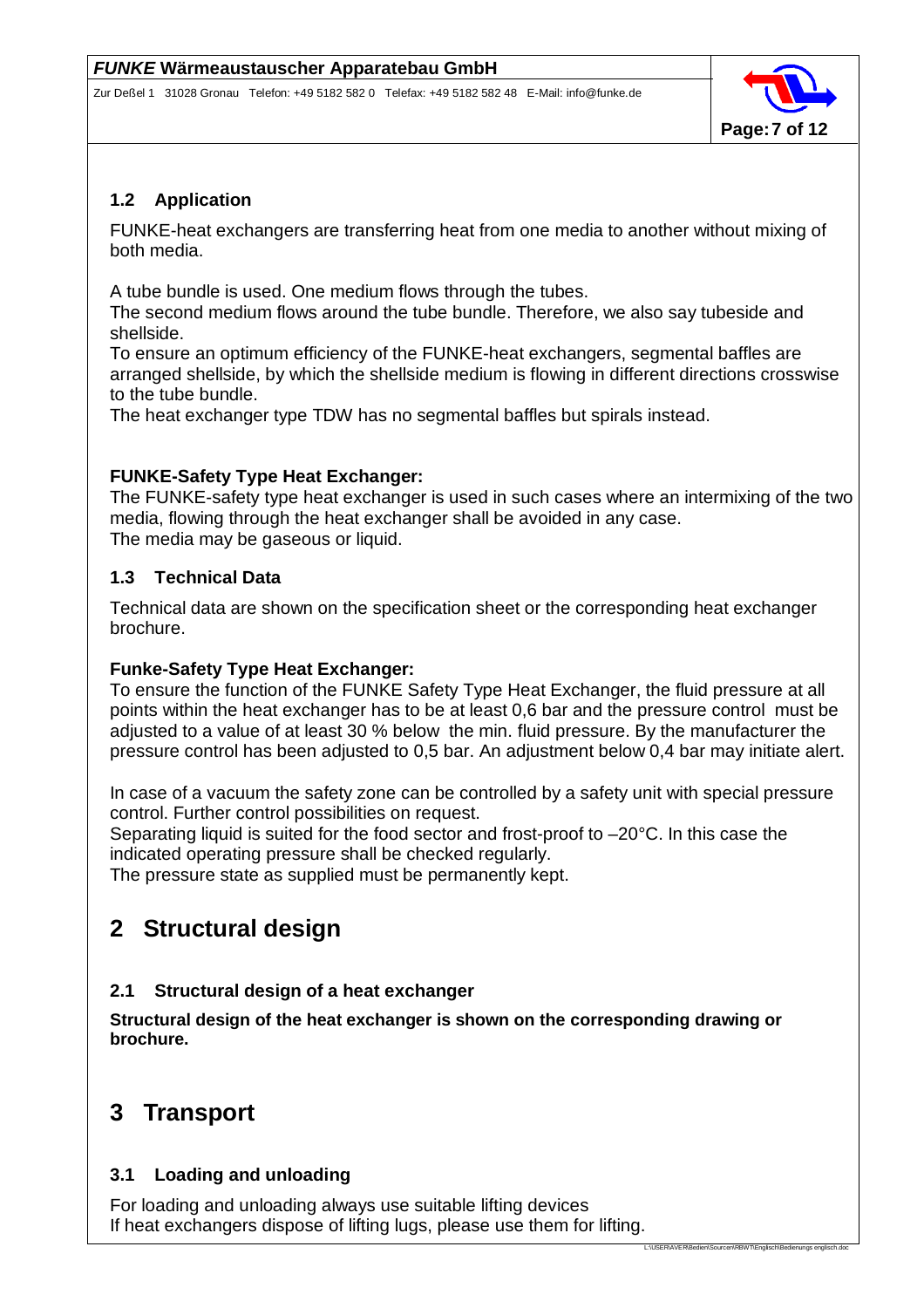

L:\USER\AVER\Bedien\Sourcen\RBWT\Englisch\Bedienungs engl

For transport of the FUNKE heat exchangers a clamping belt is recommended to avoid any damage.

The surface area of the FUNKE-heat exchanger shall not be damaged.

Furthermore, please check if all openings are tightly locked.

### **3.2 Completeness**

On receipt of FUNKE heat exchanger please check if the consignment is complete and in faultless condition. The delivery scope is shown on the delivery note. Any transport damage to be noted down on the delivery note of the corresponding forwarder immediately after receipt of goods.

### **3.3 Temporary storage**

For temporary storage of the FUNKE heat exchangers care for a levelled ground with soil stability to ensure a safe storage of the heat exchanger. FUNKE heat exchangers have to be protected against weathering influence.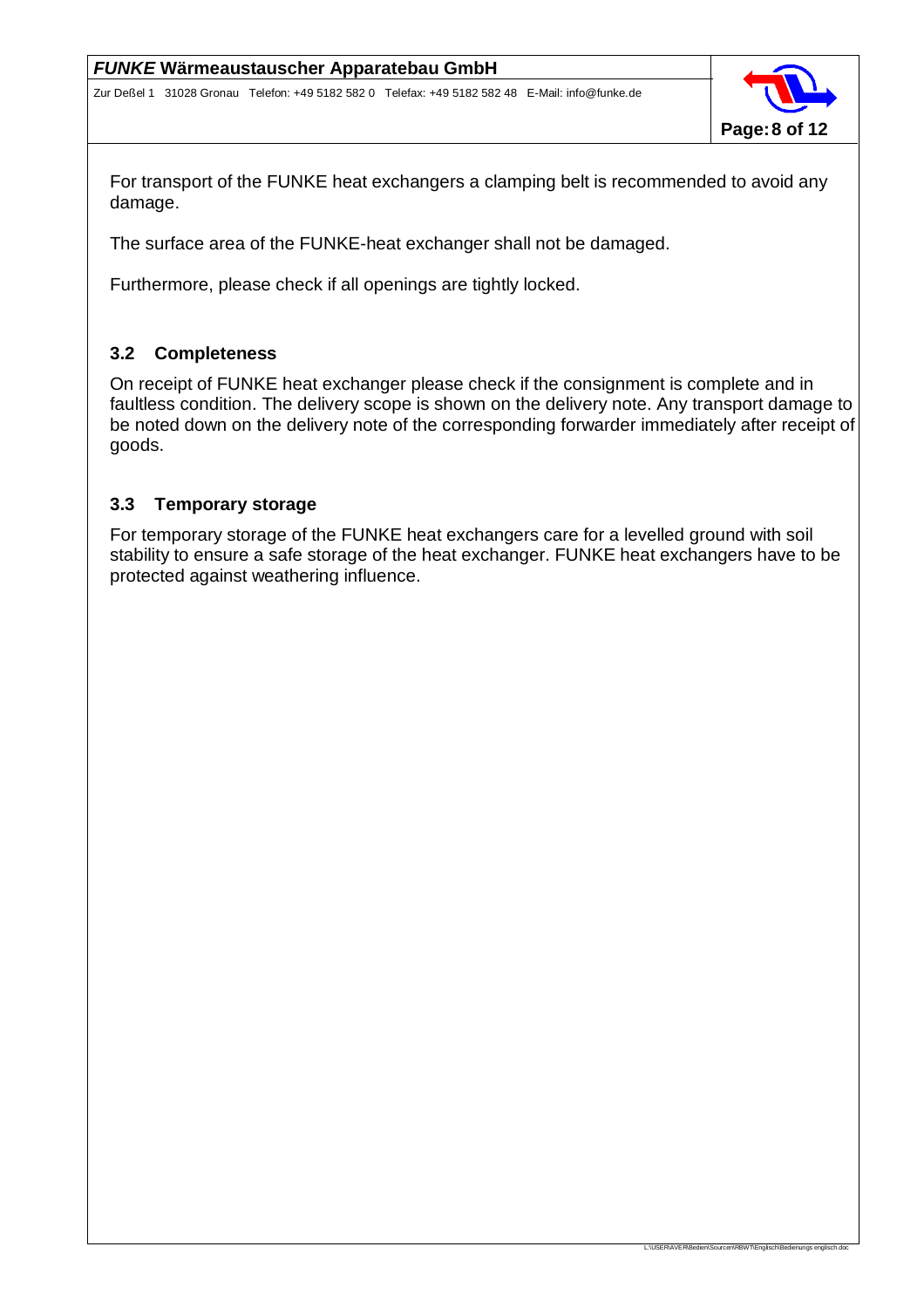

## **4 Operation**

### **4.1 Installation of the heat exchanger**

Before installing the FUNKE-heat exchanger please check if operating data correspond with the data shown on the name plate and if the heat exchanger shows visible damages. It is very important to check the tubes, i.e. to check if all plugs, applied for transport, are removed, etc. Furthermore, guidance of the media must be observed.

To ensure stability of the FUNKE heat exchangers, anchor bolts should be fixed to the saddle.

Piping to be connected strainless to resist any leakage.

It is supposed that only proper bolts and gaskets will be used for flange connection and that piping to be connected is without pressure during assembly.

Before the FUNKE-heat exchanger will be loaded with pressure, all connection bolts shall be tightened or retightened (possibly gaskets have settled).

Torsional moments shown on the drawings shall be complied with.

#### **4.2 Putting into operation**

Now the FUNKE heat exchanger can be filled with chosen media and afterwards shall be vented. Otherwise heat transfer may be diminished.

Pressurising must be continuously and not suddenly to avoid any risk to damage the FUNKE heat exchanger internally.

First the cold medium and then the hot medium shall be connected.

Then all flange connections and screwed joints shall be checked for tightness.

After starting operation connection bolts shall be etightened again.

FUNKE-Fail-Safe Heat Exchanger:

Pressure control to be connected according to circuit diagram (in pressure control or on operation instruction).

## **5 Maintenance**

#### **5.1 Works to be carried out**

Legal rules shall be met as regards test periods.

Maintenance works on FUNKE-heat exchangers only to be done in pressureless condition of the heat exchanger.

L:\USER\AVER\Bedien\Sourcen\RBWT\Englisch\Bedienungs englis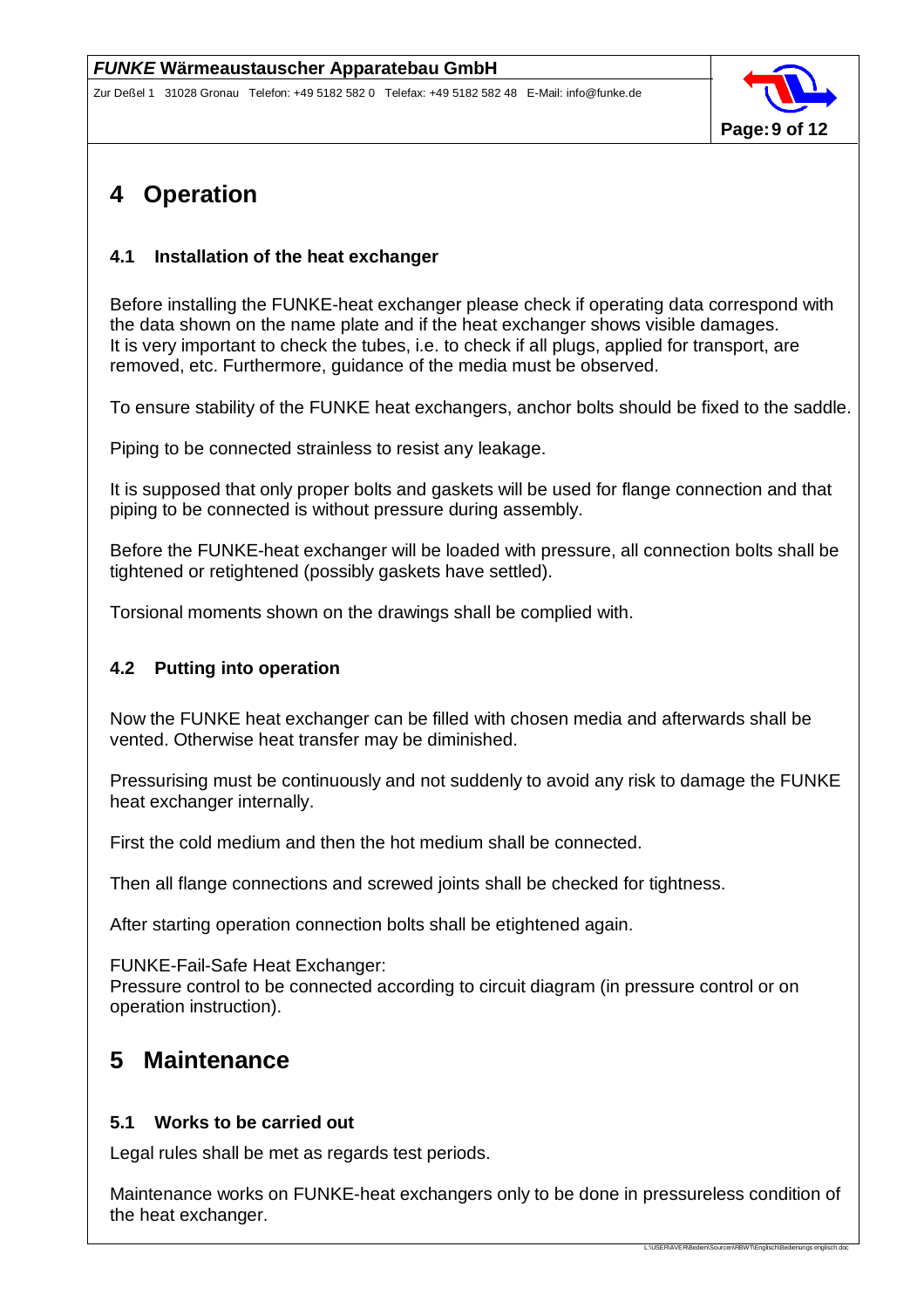

Unit to be serviced periodically, depending on fouling conditions. Cleaning recommended every 500 to 2000 operating hours.

If efficiency is dropping, the heat exchanger should be vented or cleaned.

If heat exchangers consist of zinc corrosion arresters, replace these if a marked corrosion visible. If insulated with scale, remove scale. Zinc anodes are equipped with signal-bore. Replacement of zinc anodes necessary, if water leaks through.

Clean all dirt traps/filters in the respective circuit.

Unscrew and remove bonnets, carefully inspect tubes for corrosion or erosion as well as for foreign matters and clean if required.

#### **FUNKE-Fail-safe heat exchanger:**

The fail-safe system with pressure control and compensation device is a closed system and requires no maintenance. If in case as result of an improper opening the separating liquid escapes, it becomes necessary to refill the separating liquid in any case. Small quantities of separating liquid are available at FUNKE and can be refilled on the spot. It must be taken care that the compensation device will be refilled to the middle without air. In order to refill the compensation device open closing cap of lateral nozzle. Refill only to max. 50 % of the volume of the compensation device. The filler neck in horizontal position delimits the max. filler level limits the max. filling level. If large quantities of separating liquid escaped, the unit must be sent to FUNKE for repair.

#### **5.2 Cleaning**

FUNKE heat exchangers can be cleaned manually or chemically.

Manual cleaning through the tubes with focused beam of water. Remove obstinate residues by means of nylon brush.

Around the tubes, only chemical cleaning possible (depending on tube pitch).

Decalcify chemically through and around the tubes with proper cleaning agent, depending on material. The system shall be open, as gases become free. It must be ensured that these gases will not be inhaled.

For the purpose of neutralisation flush with a 5 % sodium carbonate solution. Oil residues can be removed with P 3.

#### **5.3 Spare parts list**

For each FUNKE heat exchanger a spare parts list is available on request.

To guarantee serviceability, only FUNKE ORIGINAL spare parts are allowed to be used.

Only FUNKE ORIGINAL wearing parts like zinc anodes and gaskets are allowed to be used.)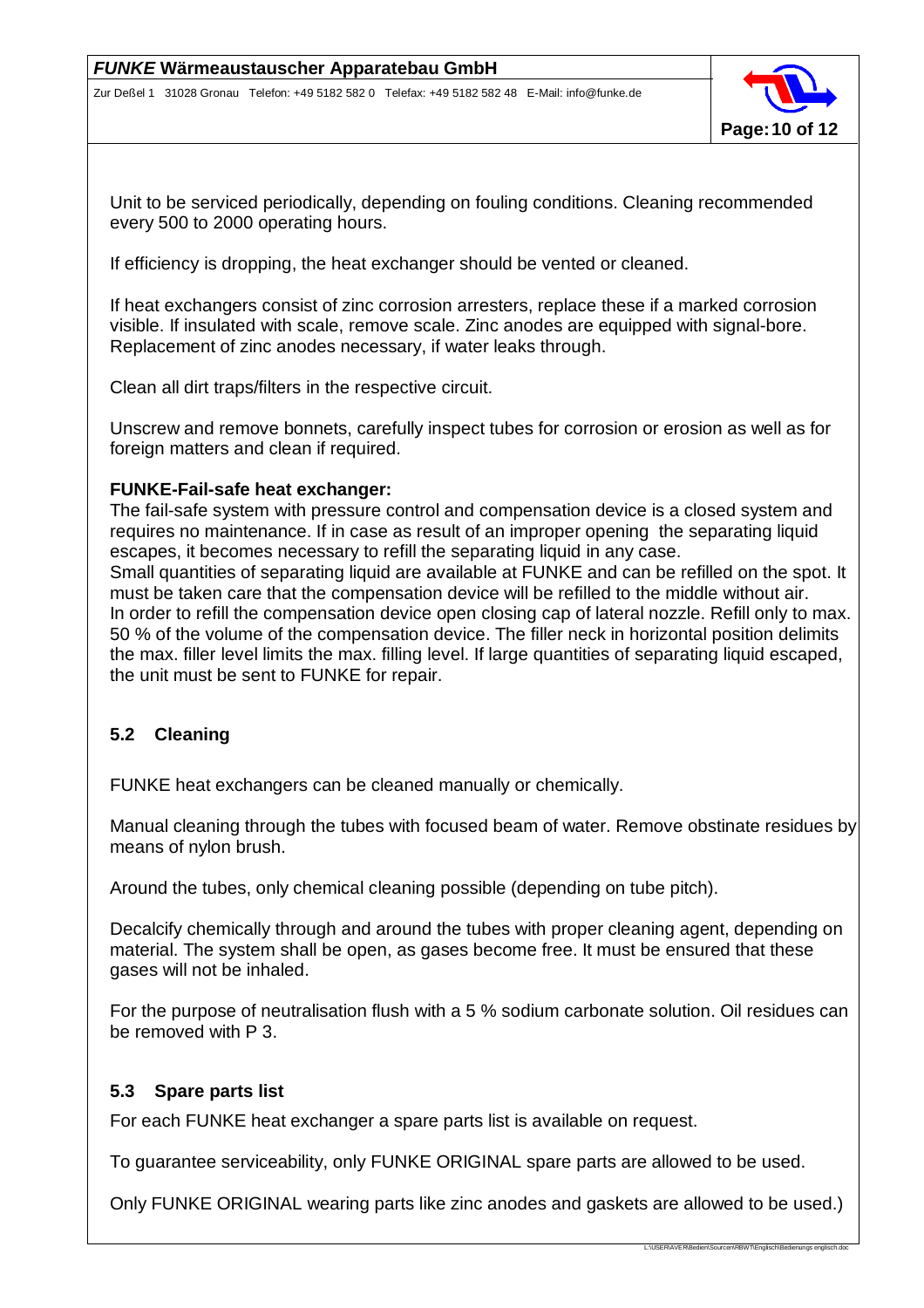

L:\USER\AVER\Bedien\Sourcen\RBWT\Englisch\Bedienungs engl

## **6 Stoppage**

Before stoppage of the FUNKE heat exchanger the plant user must ensure that operational safety of the plant will not be affected.

Close all shut-off fittings before and behind the heat exchanger. Pressure must be discharged without danger. Check if the operating pressure gauge shows pressureless state. Furthermore, check if the temperature cooled down is lower than 40°C.

If explosive and toxic or ecologically damaging media are used, it must be ensured that they will not escape when loosening the tube joints.

In case of explosive or toxic gases or gas mixtures, the FUNKE heat exchanger is always to be purged before opening.

When opening the FUNKE heat exchanger face masks should be put on, depending on media.

## **7 Miscellaneous**

### **7.1 Disposal of FUNKE-heat exchangers**

Disposal of FUNKE-heat exchangers shall be the duty of the plant operator. He must ensure that current legal requirements, effective when disposing the heat exchanger, will be complied with.

### **7.2 Safety instructions**

The plant operator has to ensure that the operating- and maintenance staff disposes of sufficient knowledge necessary to operate and maintain the heat exchanger. He especially must ensure that all safety regulations will be complied with.

FUNKE-Fail-Safe heat exchangers:

By no means the fail-safe system shall be opened. Otherwise the function of the heat exchanger and thus safety would be affected.(Just unscrew cover bolts and not shell bolts.)

### **7.3 Adress for after-sales-service**

FUNKE Wärmeaustauscher Apparatebau GmbH Zur Deßel 1 D-31028 Gronau (Leine) Tel: +49 5182 582 0 Fax: +49 5182 582 48 E-mail: info@funke.de